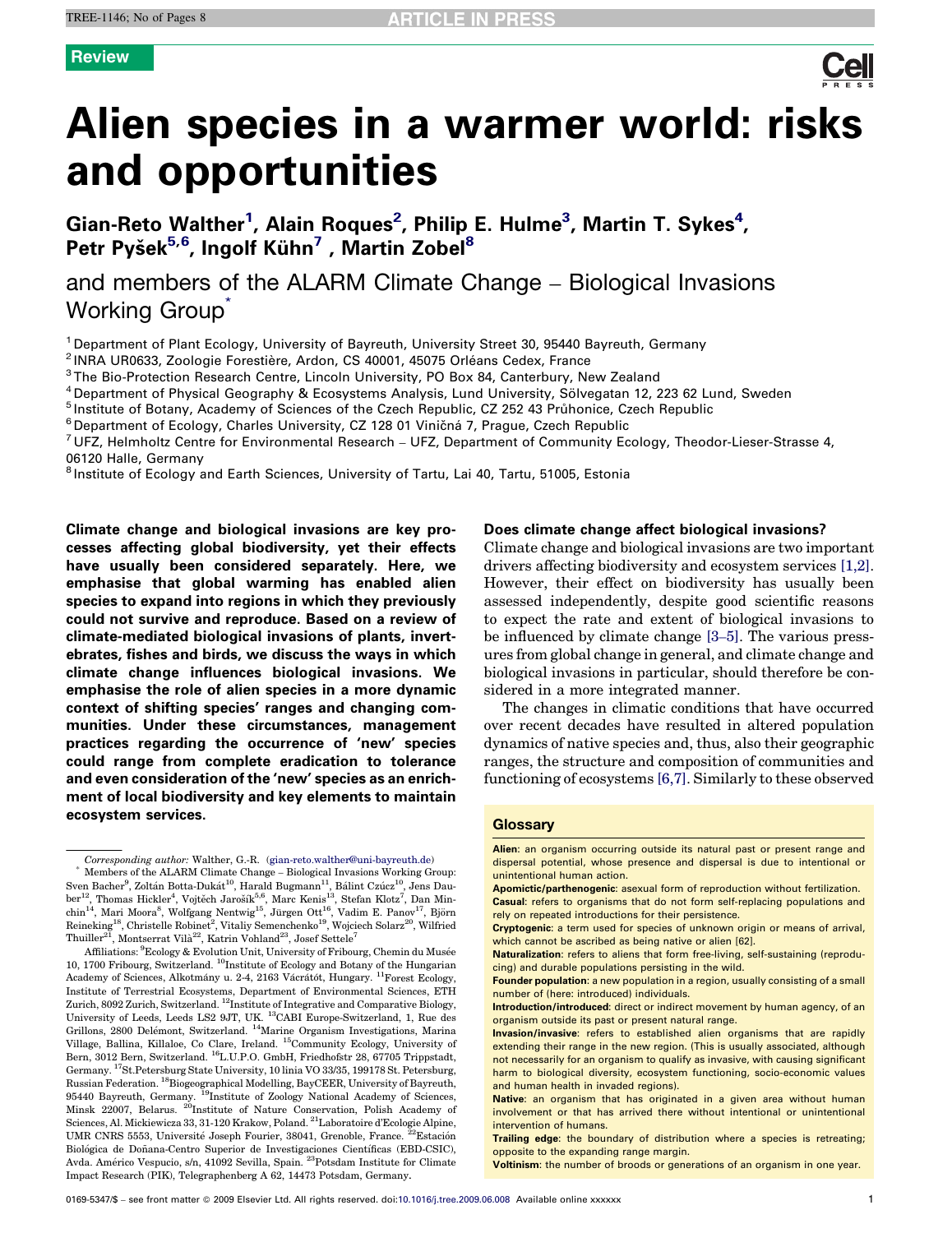

Figure 1. Influence of climate change on all the sequential transitions of a successful invasion process. Based on the scheme of Ref. [\[10\]](#page-5-0), with their terms indicated in parentheses. For examples, see text and Online Supplementary Material.

responses of native species, climate change might also directly influence the likelihood of alien species being introduced into a territory and also affect their chances of naturalization (see [Glossary](#page-0-0)). Furthermore, an indirect effect of climate change might occur as some ecosystems become less resistant to invasive species or more resilient to their impacts under future climates. In extreme cases, climate-driven invasions could lead to completely transformed ecosystems where alien species dominate function or richness or both, leading to reduced diversity of native species [\[8,9\].](#page-5-0)

Based on these theoretical and conceptual aspects, we present here a compilation and synthesis of the evidence for observed changes in biological invasions arising from recent climate change. We evaluate the relative importance of the direct and indirect effects of climate change on the invasion process, and compare these findings with studies on climate-induced changes in native species. We reason that, with continued climate change, existing definitions and crucial distinguishing factors of native and alien species become increasingly blurred. The role of alien species should therefore be assessed in a more integrated and dynamic context of shifting species' ranges and changing compositions and structures of communities. Resident species can become increasingly poorly adapted to the local environment, whereas newcomers might be better adapted and, thus, more competitive under the new conditions. Hence, irrespective of the mode of original introduction, the 'new' species might become acceptable or even necessary at some sites to assure local ecosystem function continuity and service provision.

Most of the available literature on climate-induced biological invasions deals with warming effects. Therefore, we focus primarily on temperature and less so on the effects of changing precipitation patterns. The geographical coverage of reported examples of climate-induced biological invasions is uneven among continents, with most of the examples reported from Europe, followed by Asia, with fewer from other continents. Thus, although our study focus is more an effect of availability of, and accessibility to, reported case studies, there is a global dimension to the issue.

We follow the sequential stages of an invasion process (Figure 1), starting from the introduction of a few precursor individuals, which only temporarily occur in a site during short favourable climatic periods or are spatially restricted to favourable micro-habitats. Continued climatic warming might then prolong the duration of these occasional occurrences of initial introductions, increase their frequency or enlarge the range and area of suitable habitats, making it more likely for these species to persist, to occur more frequently and to develop larger populations. With further global warming, alien species originating from warmer regions could build up numerically and spatially larger populations that might spread to wider areas. This is true for casual (i.e. temporary) occurrences as well as naturalizations. Hence, a climate-mediated invasion process follows the classic pathway of several sequential transitions [\[10\]](#page-5-0) but with climatic parameters (here: temperature) as major determinants for at least some of the transitions (Figure 1).

### Interplay of global warming and biological invasions

There is increasing evidence that global warming has enabled alien species to expand into regions where previously they were not able to survive and reproduce. Based on case studies of climate-mediated biological invasions that have been reported for plants, invertebrates, fishes and birds (see also Online Supplementary Material), we discuss the ways in which climate change influences the sequential stages of an invasion process.

### Offering new opportunities for introductions

Populations of alien plants and animals are considered more likely to survive if they are introduced to areas with climatic conditions that are similar to those in their native distribution range. Temperature is a key factor limiting survival, growth and reproduction in plants and many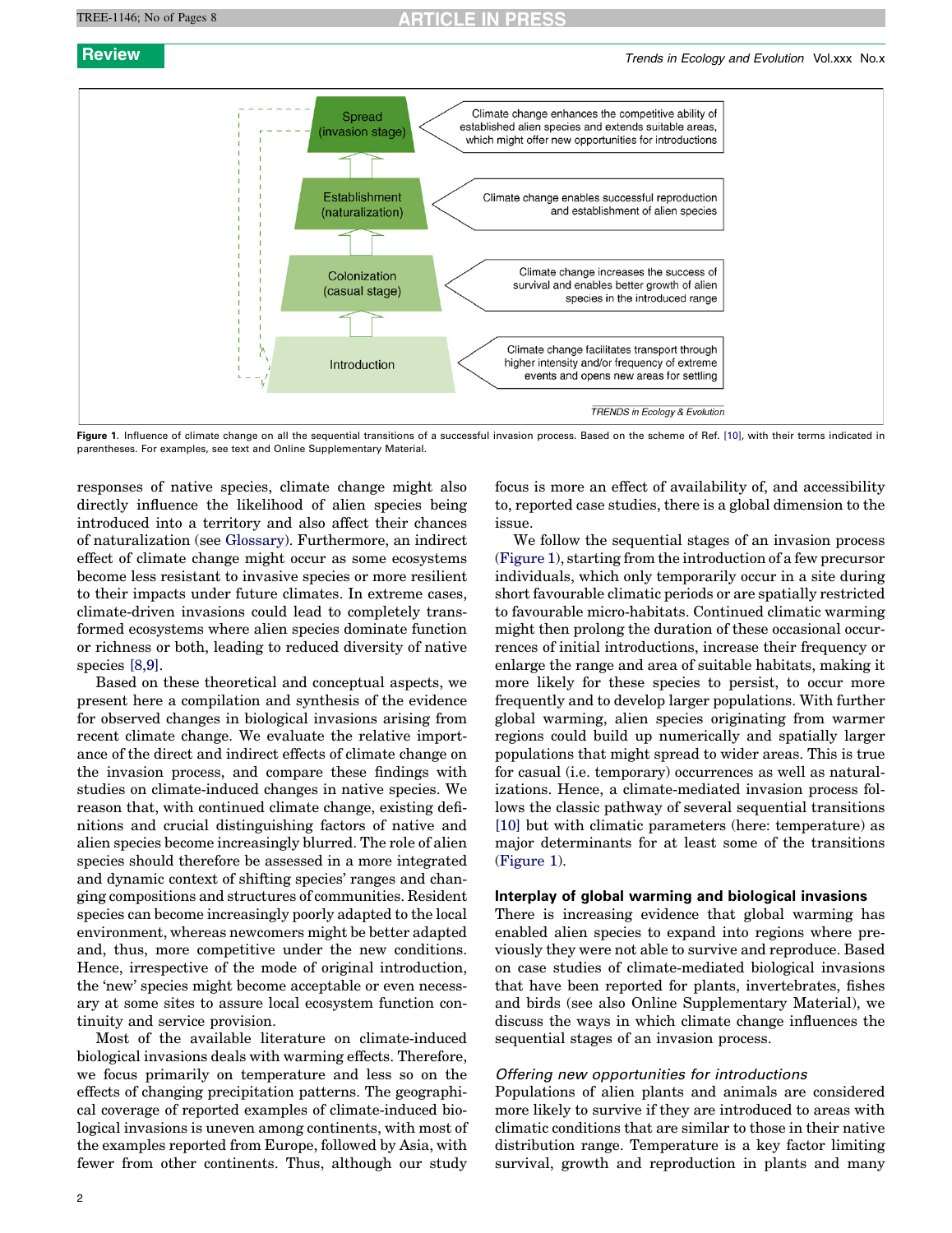animals [\[11,12\]](#page-5-0). Hence, the survival of alien species introduced from habitats in warmer regions to new areas with colder conditions depend on locally heated 'islands', such as thermal effluents for aquatic species [\[13\],](#page-5-0) urban areas [\[14\]](#page-5-0) or anthropogenic habitats (especially buildings) [\[15\]](#page-5-0). Otherwise, ecological adaptation is needed; for example, the tropical seaweed Caulerpa taxifolia evolved tolerance for colder temperatures in aquaria in Europe before being released and spreading widely in the Mediterranean Sea [\[8\].](#page-5-0)

Global warming could provide new opportunities for introductions to areas where, until recently, introduced species were not able to survive. In temperate regions, many introduced ornamental plants from warmer regions required overwintering indoors for survival. However, in recent years, palms such as Trachycarpus fortunei are prominent examples that have successfully been planted outdoors and survive all year unprotected owing to generally milder winter conditions [\[16,17\]](#page-5-0). Furthermore, a recent analysis of commercial plant nurseries in Europe has shown that many garden species are already planted and survive 1000 km further north than their known natural range limits [\[18\]](#page-5-0).

In addition to the removal of physiological constraints, climate change can also affect the dispersal pattern of species in various ways. For example, warmer nocturnal temperatures increase flight activity of winter pine processionary moth Thaumetopoea pityocampa females, and thereby enable them to disperse over greater distances [\[19\]](#page-5-0). A recent survey showed that the phenology of native and alien aphids largely depends on climatic variables [\[20\]](#page-5-0). It has also been calculated by using selected climate change scenarios that, on average, the first aphid occurrence is expected to occur 2–3 days earlier every decade.

Furthermore, the long-range dispersal of organisms by air is controlled, to a large extent, by atmospheric circulation patterns and often depends on extreme climatic events [\[21\]](#page-5-0). Increases in greenhouse gases and the associated general warming are likely to lead to more extreme climate events [\[22\]](#page-5-0) such as floods, resulting in escapes of previously confined aquatic species [\[23\]](#page-5-0), and the removal of existing vegetation and creation of bare soil, which is then easier to colonize.

Global warming also modifies human activities in a way that might increase the chances of invasion. For example, climatic warming is likely to result in the receding of summer Arctic ice cover to provide a seasonal trading route through the northern oceans. This link between the North Atlantic and North Pacific oceans would provide access for cold-water species to either ocean [\[24\].](#page-5-0) Likewise, the connection of geographically distant basins through waterways to overcome water consumption shortages as a result of climate change or increased irrigation of agricultural lands could also increase the distribution range of present and new invaders [\[25\]](#page-5-0).

### Facilitating colonization and successful reproduction

The presence of a 'new' species does not automatically lead to successful establishment. Unless invaders reproduce clonally, are self-compatible, apomictic or parthenogenic, being present in sufficient numbers is one of the key

prerequisites for establishing a founder population [\[26,27\]](#page-5-0). In this regard, climatic factors might also have an important role if they can increase the per-capita reproductive output for any given population density. Species introduced from warmer regions to temperate areas have, until recently, been constrained by too short a growing season, which prevented several species from becoming naturalized; for example, by being unable to set fruit [\[28,29\]](#page-5-0) or to compete successfully with resident species [\[17,30\]](#page-5-0), as was the case for the cherry laurel *Prunus* laurocerasus in temperate areas of central Europe [\[31\]](#page-5-0). This could be about to change with warmer temperatures extending the growing season of plants and reproductive period of animals. There is evidence of a strong association between patterns of the emergence of gypsy moths  $Lyman$ tria dispar and climatic suitability in Ontario, Canada [\[32\]](#page-5-0). Pheromone trap records indicated a significant increase in the distribution of this alien moth in this region since 1980. However, between 1992 and 1997, a temporary decline in climatic suitability occurred and resulted in a pronounced reduction in the area of defoliation by this species. Since 1998, the trend has reversed, with the consequent resurgence in defoliation and increased frequency of moths in pheromone traps further north and west in Ontario and other Canadian provinces. In the northern Mediterranean Sea, higher water temperatures have enabled former sterile pseudopopulations of the ornate wrasse Thalassoma pavo to reproduce and establish fertile populations [\[33\]](#page-5-0). Former greenhouse inhabitants such as the three scale species Diaspidiotus distinctus, Coccus hesperidum and Icerya purchasi have recently been found outdoors in Switzerland [\[34\].](#page-5-0) Also, non-native biological control agents of greenhouse pests, such as the predatory bug Macrolophus caliginosus [\[35\]](#page-5-0) and the predatory mite Neoseiulus californicus [\[36\]](#page-6-0) in the UK, have begun to establish outside the greenhouse environment. A recent survey listed >400 insect species of Australasian, African and Central and South American origin that have established in Europe, with most occurring in the Mediterranean region [\[37\].](#page-6-0)

### Enabling population persistence and spread

Global warming might also be responsible for the sudden spread of established alien insects and diseases, often causing serious economic or ecological hazards. The southern green stink bug Nezara viridula, formerly a sub-tropical species, has been expanding its range northward in temperate regions of Japan and Europe since the 1960s, probably because of reduced mortality resulting from milder winters. In the newly invaded regions in Japan, it has become a major pest and out-competes the indigenous Nezara antennata [\[38\].](#page-6-0) Similarly, the main invasion of the buffelgrass Pennisetum ciliare into the Lower Sonoran Desert of southern Arizona coincided with warmer winters since the 1980s. As with other neotropical species, buffelgrass is sensitive to low winter temperatures; thus, its range is expected to further expand north and upslope as minimum temperatures continue to increase [\[39\]](#page-6-0).

Furthermore, in organisms for which population dynamics are mainly controlled by temperature, global warming could increase rates of dispersal and development.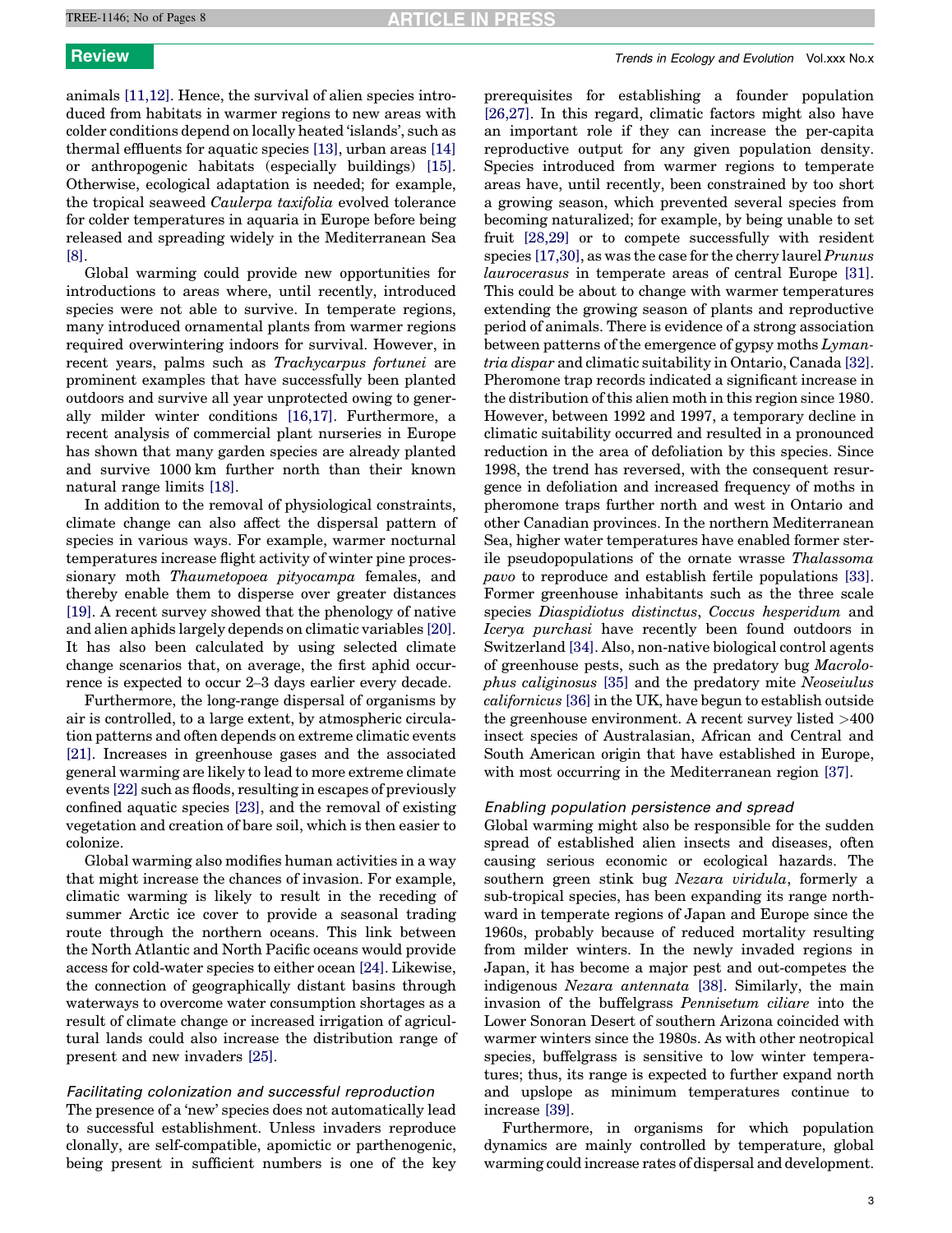For example, increasing temperatures could lead to the production of an additional yearly generation [\[40,41\].](#page-6-0) In Japan, the American fall webworm Hyphantria cunea shifted from having two generations per year to three in at least a part of its range; in addition, important changes in some life-history traits, such as the crucial photoperiod for diapause induction, have occurred, enabling the species to expand its range, mainly towards the north of Japan [\[42\]](#page-6-0). Similarly, in European mountain forests, the native spruce bark beetle Ips typographus is changing voltinism as a consequence of the disproportionately large warming at high elevations [\[43\]](#page-6-0), which could result in unprecedented outbreaks, as seen with the mountain pine beetle Dendroctonus ponderosae in British Columbia, Canada [\[44\]](#page-6-0). The same might also affect coniferous plantations in areas outside the native range, where conifers had been introduced for commercial purposes.

### Mechanisms underlying invasion success in the context of climate change

All these aforementioned examples (and for more case studies see Online Supplementary Material) suggest that changing climatic conditions, and warming in particular, appear to have had an increasingly important role in triggering increases in population abundance and distribution not only of native but also of alien species since the 1970s, when climatic conditions began to change. For many cases, an in-depth understanding of their ecological limits and how these have changed during the recent past supports this hypothesis. Such changes are particularly obvious at higher latitudes and altitudes, where previously there were thermal constraints. For example, the range distribution of the pine processionary moth Thaumetopoea pityocampa is no longer limited by unfavourable larval feeding conditions (i.e. night air temperature  $\langle 0^{\circ}$ C and temperature inside the nest  $\langle 9 \,^{\circ}$ C on the preceding day) [\[45\],](#page-6-0) enabling the species to expand its existing range, but also to colonize new areas that are disconnected from its present distribution. Plants such as the palm *Trachycarpus fortunei* have also benefited from milder winter conditions; mean temperatures of the coldest month  $>2.2$  °C in the past few decades have enabled this species to establish fertile populations in the wild [\[17\]](#page-5-0). Changes in climatic conditions that result in a prolonged growing and reproductive period often provide alien species with exploitable opportunities [\[46\].](#page-6-0) As a consequence, global warming can shift or breach barriers that previously limited spread and thus enable expansion into areas where the species were previously kept in check by climate ([\[47,48\],](#page-6-0) but see [\[49\]\)](#page-6-0).

These examples show that some alien species benefit from ameliorated conditions, mainly owing to warmer temperatures. Less is known about introductions that failed or species that show range contractions or reduced impacts as a consequence of climate change, as suggested for tropical ectotherms [\[50,51\].](#page-6-0) Moreover, as well as temperature, other aspects of climate change, such as changes in precipitation regimes [\[52\],](#page-6-0) are also likely to influence invasion processes. There is observational evidence from long-term monitoring data gathered since 1993 suggesting that increase in rainfall promotes a wider distribution of the introduced Argentine ant Linepithema humile into new areas in California, USA [\[53\].](#page-6-0) A snow addition experiment in North American mixed-grass prairie showed that increases in snowfall would enhance the recruitment, and therefore abundance, of alien forbs [\[54\]](#page-6-0). By contrast, there are also scenarios where native species might regain competitive advantage over the alien invader, depending on the potential seasonal increase in precipitation [\[55\].](#page-6-0) As in the case of climate change impacts on native species, the data on impacts of changing rainfall regimes on alien species is less readily available than for temperature, and it remains to be seen if general, predictable patterns will arise.

### Climate change blurs migration and invasion

The increasing number of colonization events and subsequent establishment of species originating from regions with a warmer climate than in the area of establishment and spread is remarkable (our (non-exhaustive) list provided in the Online Supplementary Material includes >100 taxa). Such species appear to have responded to the changed climatic conditions of the recent past, which enabled them to reproduce and establish in the presence of resident species. Simultaneously, native species have also exhibited marked natural poleward movements from warmer regions, sometimes at the expense of local resident species that are adapted to colder climates [56–[59\].](#page-6-0) For example, the annual numbers of migratory lepidopteran species in southern Britain are increasing, and are linked to positive temperature anomalies in spring and summer. They are considered to represent a competitive threat to resident species which typically have lower mobility and are more specialized in habitat requirements [\[60\].](#page-6-0) Similarly, the rapid increase in the establishment of migrant butterflies on the Nansei Islands (Japan) during the twentieth century was correlated with increasing surface temperatures [\[40\].](#page-6-0) There has been a general increase in the number of Mediterranean dragonfly species in middle and northern European countries, and African species are expanding their range to southern Europe, whereas Eurosiberian species are showing range contractions [\[61\]](#page-6-0). However, it is not known for every event whether the species arrived autonomously at the new location or profited from anthropogenic assistance, thus, the term 'cryptogenic' has been suggested for a species that is not demonstrably native or introduced [\[62\]](#page-6-0).

It is often difficult to disentangle human-mediated movements and natural migration processes. For example, the present northward expansion of the native moth Thaumetopoea pityocampa probably results from a combination of a natural short-range expansion triggered by climate warming and of long-distance events where moth pupae are carried with the soil accompanying large pine trees translocated by humans as ornamentals (A. Roques, personal observation). Mediterranean insects such as the praying mantis Mantis religiosa and the bush cricket Meconema meridionale are expanding their native range in southern Germany, but they are also found further north, far away from their natural range; these populations are considered to be the result of accidental transport by humans [\[61\].](#page-6-0)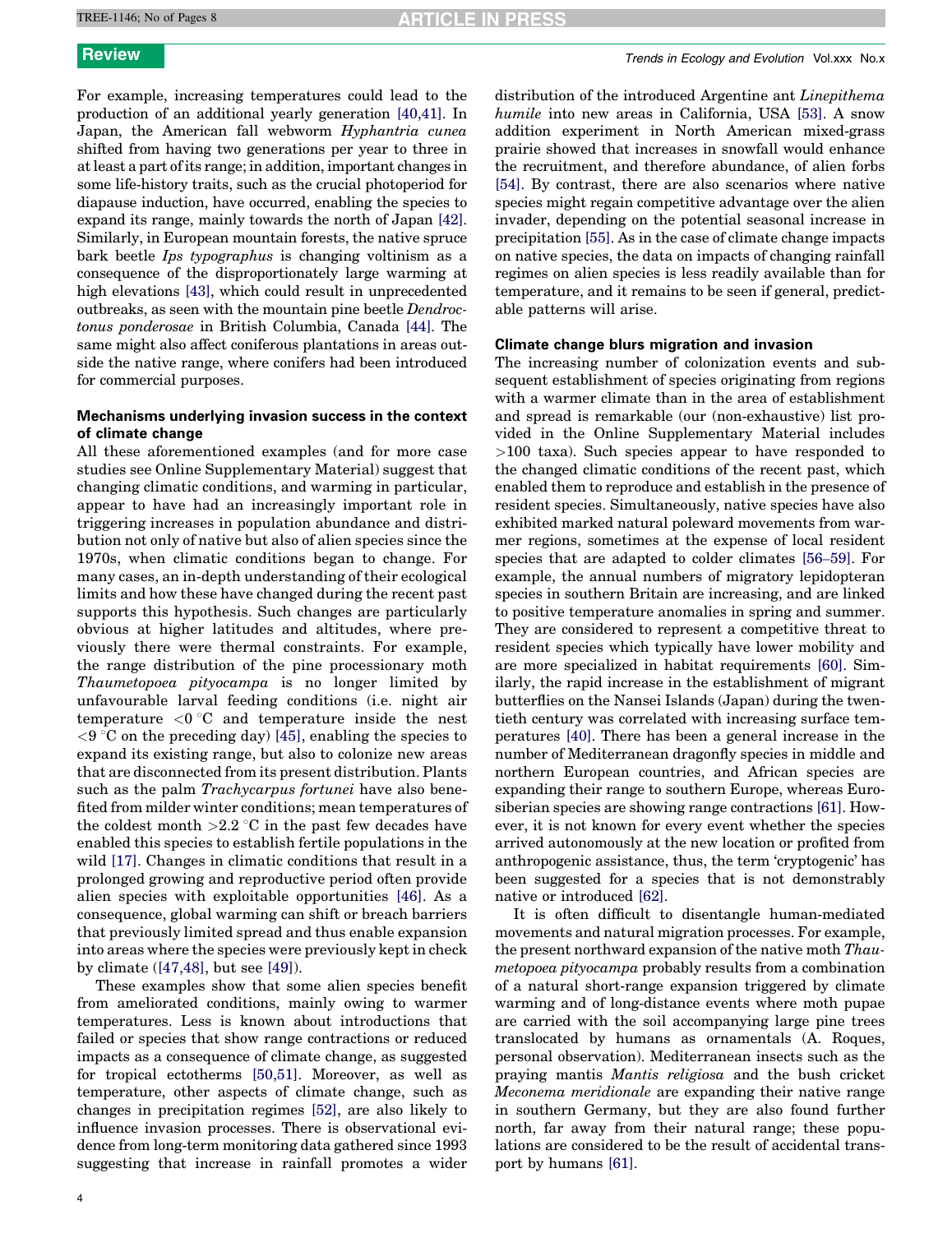With continued climate change, native species are forced to shift their ranges over ever-larger distances and/or depend on human assistance to reach suitable habitats. In times of human domination of ecosystems of the Earth, their transfer to the new habitat might have occurred directly with human assistance [\[18,63,64\]](#page-5-0) or indirectly profiting from human infrastructures linking previously unconnected areas [\[25\]](#page-5-0). Hence, it becomes increasingly difficult to assess the role of humans in the observed range expansion [\[65,66\],](#page-6-0) especially if species originate from the same continent or adjacent regions, but human assistance in their transfer cannot be excluded. This increases the risk of being perceived in the new habitat as an alien invader. Thus, a crucial distinguishing factor between native and alien species for the actual definition [\[67\]](#page-6-0) and also for international agreements [\[68\]](#page-6-0) becomes increasingly blurred with continued climate change.

### Consequences of climate-mediated invasions

Alien species can be viewed as drivers and passengers of change in biological communities [\[69,70\].](#page-6-0) Many invasive species exert strong impacts on invaded communities and ecosystems [\[71\]](#page-6-0) and transform ecosystem properties [\[10\]](#page-5-0), which inevitably leads to changes in biological communities. The consequences of climate-mediated biological invasions are far-reaching and more controversial than those of past invasions not affected by climate change, where species typically originate from habitats with similar climatic conditions [\[72,73\]](#page-6-0). In climate-mediated invasions, the occurrence of an alien species depends on a change in site conditions that might push the system to a different location in environmental space. For example, milder winters changed the environmental space of deciduous forests to conditions that are now more suitable for evergreen broad-leaved species [\[31\]](#page-5-0). As a consequence, resident species can become increasingly poorly adapted to the local environment, which will then provide opportunities for newcomers that are better adapted and, thus, more competitive under the new conditions. Expanding native and alien species sharing similar traits and site preferences could establish mixed communities, such as a new assemblage of evergreen broad-leaved plants establishing in former deciduous broad-leaved forests at the southern foot of the European Alps [\[74\]](#page-6-0). Likewise, combinations of the invasion of alien species and climate change have resulted in the reorganization of marine ecosystems, as shown for example in the Atlantic waters off the coast of the USA [\[75\]](#page-6-0) and Europe [\[76\],](#page-6-0) and in the Mediterranean Sea [\[77\]](#page-6-0). Such mixed assemblages and the resulting 'novel ecosystems' [\[78\]](#page-6-0) raise important questions in an applied context; for example, which factors enable native species to persist with invaders once the latter have established [\[79\]](#page-6-0)? Which invasive species should be targeted for control and which ones can be ignored [\[80\]?](#page-6-0)

Environmental changes, producing expanding or shifting species' ranges, respect neither political borders nor those of nature reserves. Hence, some species that increase their range as a result of climate change might be perceived in a new administrative region as alien and could be subject to varying forms of control to prevent their spread [\[60\]](#page-6-0). From this perspective, conservation strategies should

also respect and consider dynamic ecological processes to preserve biodiversity [\[81,82\]](#page-6-0), otherwise well-intentioned control measures against invasion might result in unexpected outcomes [\[83,84\].](#page-6-0)

### Lack of knowledge and research needs

Most of the current information about range shifts and invasions comes from the plant and animal kingdoms, whereas little is known about invasions of alien microorganisms [\[85\]](#page-6-0). For example, modern forestry practice uses commercial mixtures of symbiotic ectomycorrhizal fungi for successful establishment of trees in silviculture [\[86\]](#page-6-0), transporting them away from their native distribution range. The impacts of these alien fungi on local ecosystems are unknown, not to mention the impacts of the interaction with climate change. What is known, however, is that the introduction of symbionts can trigger the invasion of alien trees, such as pines, in parts of the southern hemisphere [\[87\]](#page-6-0).

Another gap in our knowledge is that there is an obvious unbalanced coverage of evidence for climate-induced invasions. Most of the existing knowledge focuses on changes in temperature because pattern and trend in temperature are less heterogeneous than expected for precipitation regime [\[22\]](#page-5-0), which makes it easier to derive general trends. Nonetheless, changing patterns of rainfall and water availability are a major component of global climate change and could impact large parts of the world, such as Australia, Africa, as well as parts of Asia and the Americas, where water is the major limiting factor. Hence, future research should provide a more balanced picture of climate-induced changes, both geographically and in terms of factors other than temperature. There is also more evidence of expanding range margins than retreats and, as in the case of climate-induced range shifts in native species, the trailing edge of alien species' ranges remains poorly studied [\[88\].](#page-6-0)

The interactions of the various pressures involved in global change (e.g. changes in climate, atmospheric composition in terms of  $CO<sub>2</sub>$  and nitrogen compounds, changing land use) and the associated feedback effects are likely to represent one of the largest uncertainties in projections of future biodiversity change [\[89,90\]](#page-6-0) and will have profound impacts on research into global change and ecosystem management. The same applies for indirect impacts, as for example for aquatic environments the effects of changing temperatures on water column stratification, changes in ocean currents, pH, or upwelling, adding further question marks to the longer-term development of ecosystems under climate change [\[91\]](#page-7-0).

The simultaneous action of all these intervening pressures are expected to result in synergistic effects, meaning that, in combination, they have a greater total effect than the sum of individual effects alone [\[92\]](#page-7-0). In this framework, the role of alien species should be assessed in a more integrated and dynamic context involving shifting species' ranges and changing compositions and structures of communities under changing environmental conditions.

### **Conclusions**

In a changing world, it will be increasingly difficult to evaluate the impacts of alien species and prioritising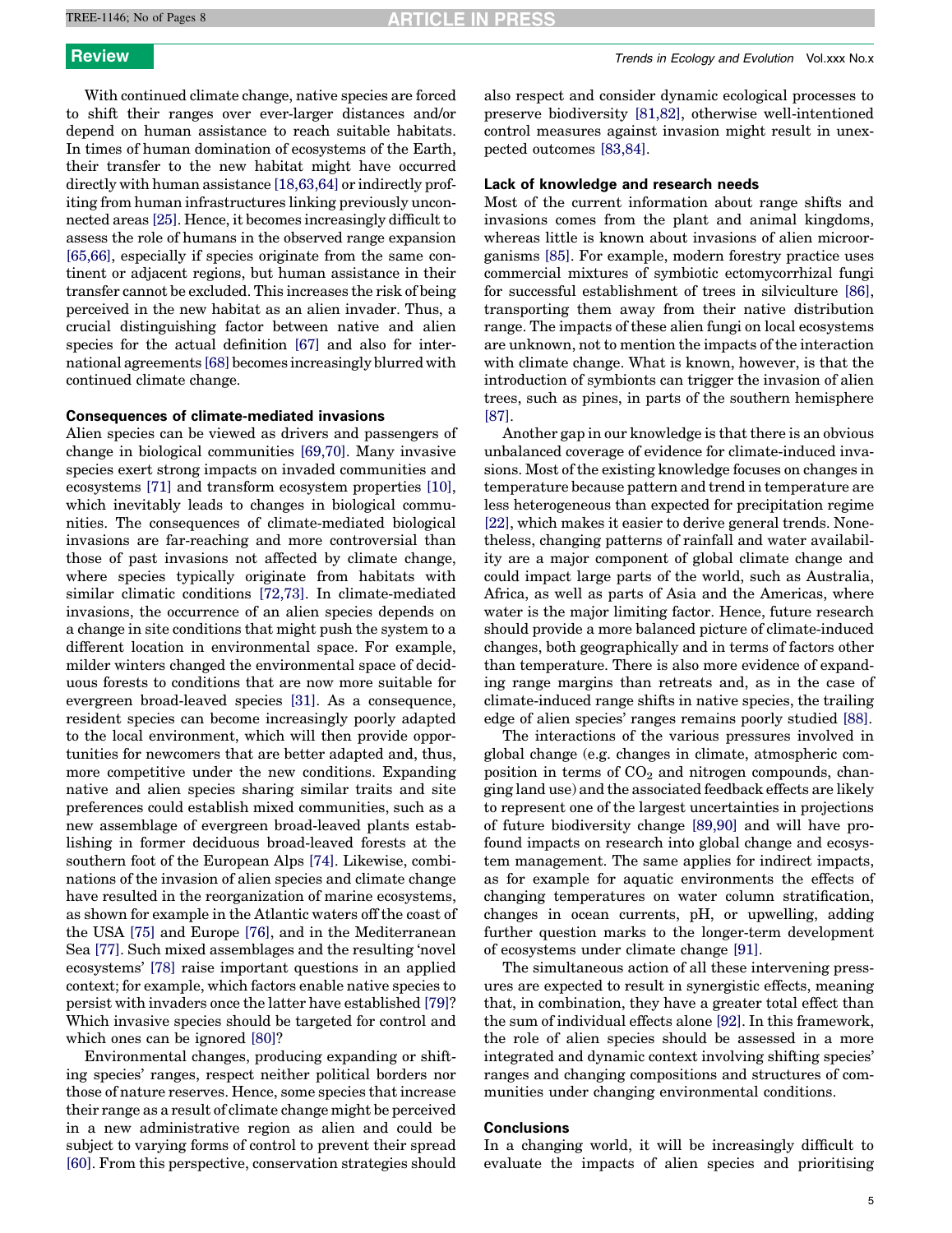<span id="page-5-0"></span>species for removal, and it is likely that the increasing presence of 'new' species and the decline of 'old' ones will change successional patterns and ecosystem functioning [\[93,94\]](#page-7-0). With continued climate change and the resulting increasing discrepancy between the requirements of resident species and altered environmental conditions, one should take into account that some of the alien species that are earmarked for control today might become acceptable or even desired species at some sites tomorrow to assure the functions and services of local ecosystem [\[95\]](#page-7-0). Although this cannot be an excuse to ignore current threats from alien species, plans to control them should consider the potential consequences that such control might also have for native species and ecosystems under climate change scenarios.

These changes pose complex challenges for the management of biodiversity as well as of wild and cultivated resources and could include implications for ecosystem functioning, especially with the addition or loss of ecosystem engineers [\[96\]](#page-7-0). Hence, management practices with regard to the occurrence of 'new' species will require comprehensive evaluation of changing habitat conditions and will depend on the individual case. They could range from complete eradication to toleration and consideration of the 'new' species as an enrichment of the local biodiversity as a means to facilitate ecosystem restoration or to maintain ecosystem function as native communities re-assemble and establish under a new climate regime.

### Acknowledgements

This contribution results from the Integrated Project 'ALARM: Assessing large-scale environmental risks for biodiversity with tested methods' [\[97\]](#page-7-0) funded by the European Commission (GOCE-CT-2003-506675). P.P. and V.J. were supported by grant numbers AV0Z60050516 and MSM0021620828; Z.B-D. and B.C. by grant number NKFP6/013/2005; W.T. by the ANR Biodiversité DIVERSITALP; A.R. and C.R. by the ANR Biodiversité URTICLIM; M.V. by CONSOLIDER CSD2008-00040 and M.Z. and M.M. were supported by the European Regional Development Fund (Center of Excellence FIBIR). The comments of four anonymous referees on earlier versions of the manuscript are acknowledged.

### Appendix A. Supplementary data

Supplementary data associated with this article can be found, in the online version, at [doi:10.1016/j.tree.2009.](http://dx.doi.org/10.1016/j.tree.2009.06.008) [06.008](http://dx.doi.org/10.1016/j.tree.2009.06.008).

### References

- 1 Vitousek, P.M. (1994) Beyond global warming: ecology and global change. Ecology 75, 1862–1876
- 2 Schröter, D. et al. (2005) Ecosystem service supply and vulnerability to global change in Europe. Science 310, 1333–1337
- 3 Dukes, J.S. and Mooney, H.A. (1999) Does global change increase the success of biological invaders? Trends Ecol. Evol. 14, 135–139
- 4 Sutherst, R.W. (2000) Climate change and invasive species: a conceptual framework. In Invasive Species in a Changing World (Mooney, H.A. and Hobbs, R.J., eds), pp. 211–240, Island Press
- 5 Thuiller, W. et al. (2007) Will climate change promote alien plant invasions? In Biological Invasions (Nentwig, W., ed.), pp. 197–211, Springer
- 6 Walther, G-R. et al. (2002) Ecological responses to recent climate change. Nature 416, 389–395
- 7 Parmesan, C. (2006) Ecological and evolutionary responses to recent climate change. Ann. Rev. Ecol. Evol. Syst. 37, 637–669
- 8 Mack, R.N. et al. (2000) Biotic invasions: causes, epidemiology, global consequences, and control. Ecol. Appl. 10, 689–710
- 9 Gritti, E. et al. (2006) Vulnerability of Mediterranean basin ecosystems to climate change and invasion by exotic plant species. J. Biogeogr. 33, 145–157
- 10 Richardson, D.M. et al. (2000) Naturalization and invasion of alien plants: concepts and definitions. Divers. Distrib. 6, 93–107
- 11 Woodward, F.I. (1987) Climate and plant distribution. Cambridge University Press
- 12 Charnov, E.L. and Gillooly, J.F. (2003) Thermal time: body size, food quality and the  $10^{\circ}$ C rule. Evol. Ecol. Res. 5, 43-51
- 13 Gollasch, S. and Nehring, S. (2006) National checklist for aquatic alien species in Germany. Aquat. Inv. 1, 245–269
- 14 McKinney, M.L. (2006) Urbanization as a major cause of biotic homogenization. Biol. Conserv. 127, 247–260
- 15 Kobelt, M. and Nentwig, W. (2008) Alien spider introductions to Europe supported by global trade. Divers. Distrib. 14, 273–280
- 16 Francko, D.A. (2003) Palms Won't Grow Here and Other Myths. Timber Press
- 17 Walther, G-R. et al. (2007) Palms tracking climate change. Global Ecol. Biogeogr. 16, 801–809
- 18 Van der Veken, S. et al. (2008) Garden plants get a head start on climate change. Front. Ecol. Environ. 6, 212–216
- 19 Battisti, A. et al. (2006) A rapid altitudinal range expansion in the pine processionary moth produced by the 2003 climatic anomaly. Global Change Biol. 12, 662–671
- 20 Harrington, R. et al. (2007) Environmental change and the phenology of European aphids. Global Change Biol. 13, 1550–1564
- 21 Greenslade, P. et al. (1999) Long distance migration of insects to a subantarctic island. J. Biogeogr. 26, 1161–1167
- 22 IPCC (2007) Climate Change 2007: The Physical Science Basis. Contribution of Working Group I to the Fourth Assessment Report of the Intergovernmental Panel on Climate Change (Solomon, S. et al., eds), Cambridge University Press
- 23 ICES (International Council for the Exploration of the Sea) (2007) Status of introduced non-indigenous marine species to the North Atlantic and adjacent waters 1992-2002. ICES Co-operative Report No 284
- 24 Reid, P.C. et al. (2007) A biological consequence of reducing Arctic ice cover: arrival of the Pacific diatom Neodenticula seminae in the North Atlantic for the first time in 800 000 years. Global Change Biol. 13, 1910–1921
- 25 Galil, B.S. et al. (2007) Waterways as invasion highways impact of climate change and globalization. In Biological Invasions (Nentwig, W., ed), pp. 59–74, Springer
- 26 Sax, D.F. and Brown, J.H. (2000) The paradox of invasion. Global Ecol. Biogeogr. 9, 363–371
- 27 Lockwood, J.L. et al. (2005) The role of propagule pressure in explaining species invasions. Trends Ecol. Evol. 20, 223–228
- 28 Pyšek, P. et al. (2003) Czech alien flora and the historical pattern of its formation: what came first to Central Europe? Oecologia 135, 122–130
- 29 Niinemets, U. and Penuelas, J. (2008) Gardening and urban landscaping: significant players in global change. Trends Plant Sci. 13, 60–65
- 30 Hanspach, J. et al. (2008) Correlates of naturalization and occupancy of introduced ornamentals in Germany. Persp. Plant Ecol. Evol. Syst. 10, 241–250
- 31 Berger, S. et al. (2007) Bioclimatic limits and range shifts of cold-hardy evergreen broad-leaved species at their northern distributional limit in Europe. Phytocoenologia 37, 523–539
- 32 Régnière, J. et al. (2009) Climate suitability and management of the gypsy moth invasion into Canada. Biol. Invasions 11, 135– 148
- 33 Vacchi, M. et al. (2001) Temperature changes and warm-water species in the Ligurian Sea: the case of the ornate wrasse Thalassoma pavo (Linnaeus, 1758). Archo Oceanogr. Limnol. 22, 149–154
- 34 Kenis, M. (2006) Insects-Insecta. In Invasive Alien Species in Switzerland. An inventory of alien species and their threat to biodiversity and economy in Switzerland (Wittenberg, R., ed), pp. 131–211, Swiss Confederation - Federal Office for the Environment Environmental Studies 29/6
- 35 Hart, A.J. et al. (2002) Effects of temperature on the establishment potential in the UK of the non-native glasshouse biocontrol agent Macrolophus caliginosus. Physiol. Entomol. 27, 112–123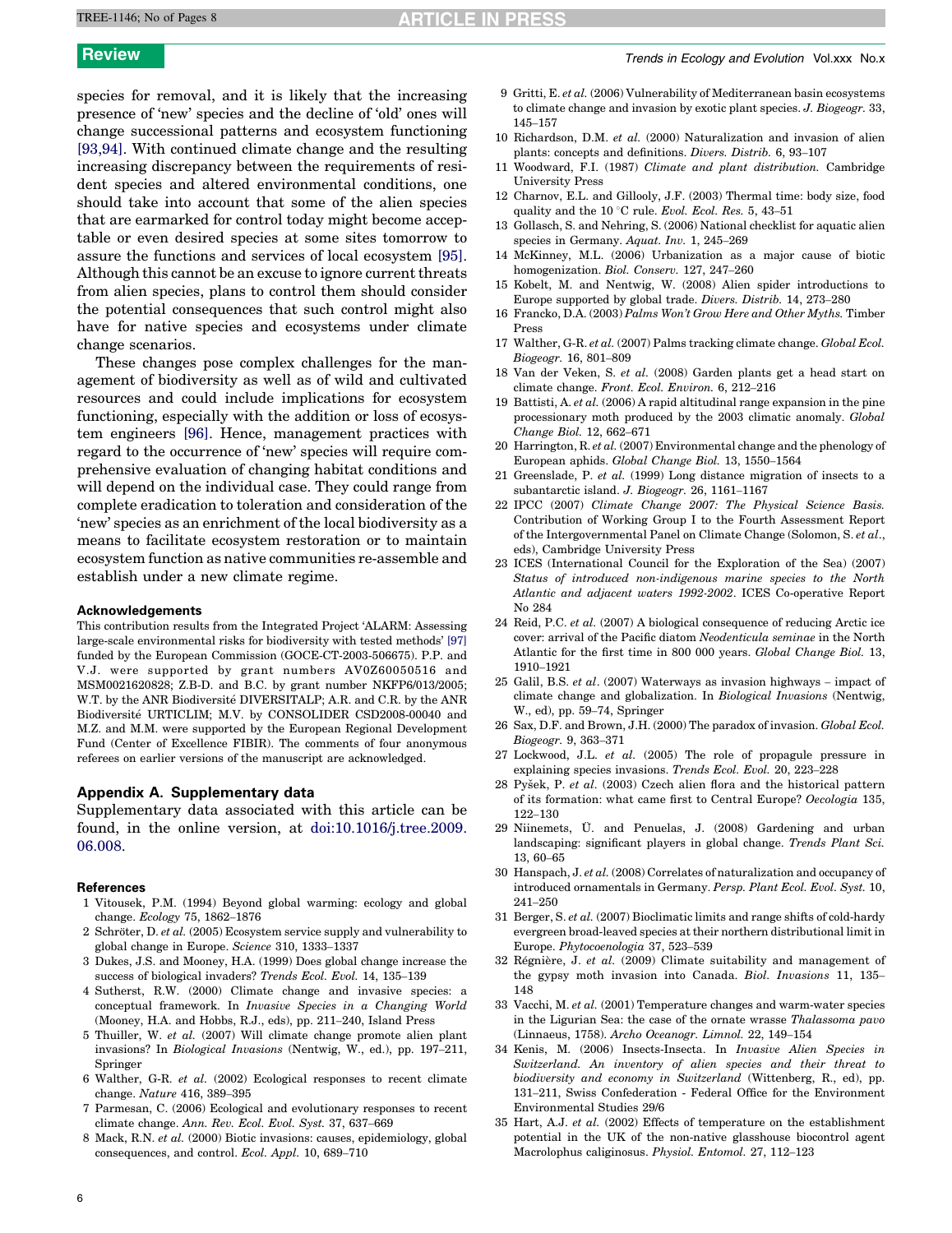- <span id="page-6-0"></span>36 Hatherly, I.S. et al. (2005) Use of thermal data as a screen for the establishment potential of non-native biological control agents in the UK. BioControl 50, 687–698
- 37 Roques, A. et al. (2009) Alien terrestrial invertebrates of Europe. In Handbook of Alien Species in Europe (Nentwig, W. et al. eds), pp. 63–79, Springer
- 38 Musolin, D.L. (2007) Insects in a warmer world: ecological, physiological and life-history responses of true bugs (Heteroptera) to climate change. Global Change Biol. 13, 1565–1585
- 39 Archer, S.R. and Predick, K.I. (2008) Climate change and ecosystems of the southwestern United States. Rangelands 30, 23–28
- 40 Kiritani, K. (2006) Predicting impacts of global warming on population dynamics and distribution of arthropods in Japan. Popul. Ecol. 48, 5–12
- 41 Jönsson, A.M. et al.  $(2007)$  Impact of climate change on the population dynamics of Ips typographus in southern Sweden. Agric. For. Meteorol. 146, 70–81
- 42 Gomi, T. et al. (2007) Shifting of the life cycle and life-history traits of the fall webworm in relation to climate change. Entomol. Exp. Appl. 125, 179–184
- 43 Lange, H. et al. (2006) Thresholds in the life cycle of the spruce bark beetle under climate change. Interj. Complex Syst. 1648
- 44 Kurz, W.A. et al. (2008) Mountain pine beetle and forest carbon feedback to climate change. Nature 452, 987–990
- 45 Robinet, C. et al. (2007) Modelling the effects of climate change on the potential feeding activity of Thaumetopoea pityocampa (Den. & Schiff.) (Lep., Notodontidae) in France. Global Ecol. Biogeogr. 16, 460–471
- 46 Hemerik, L. et al. (2004) Predicting the temperature-dependent natural population expansion of the western corn rootworm, Diabrotica virgifera. Entomol. Exp. Appl. 111, 59–69
- 47 Cronk, Q.C.B. (1995) Changing worlds and changing weeds. In Weeds in a Changing World. (The British Crop Protection Council (chaired by C. H. Stirton), ed) BCPC Symposium Proceedings 64, 3–13, Major Print Limited
- 48 Buckland, S.M. et al. (2001) Grassland invasions: effects on manipulations of climate and management. J. Appl. Ecol. 38, 301–309
- 49 Roques, L. et al. (2008) Population facing climate change: joint influences of Allee effects and environmental boundary geometry. Popul. Ecol. 50, 215–225
- 50 Tewksbury, J.J. et al. (2008) Putting the heat on tropical animals. Science 320, 1296–1297
- 51 Kearney, M. et al. (2009) The potential for behavioral thermoregulation to buffer 'cold-bludded' animals against climate warming. Proc. Natl Acad. Sci. U.S.A. 106, 3835–3840
- 52 Maelzer, D.A. and Zalucki, M.P. (1999) Analysis of long-term lighttrap data for Helicoverpa spp. (Lepidoptera: Noctuidae) in Australia: the effect of climate and crop host plants. Bull. Entomol. Res. 89, 455–463
- 53 Heller, N.E. et al. (2008) Rainfall facilitates the spread, and time alters the impact, of the invasive Argentine ant. Oecologia 155, 385–395
- 54 Blumenthal, D. et al. (2008) Increased snow facilitates plant invasion in mixedgrass prairie. New Phytol. 179, 440–448
- 55 Bradley, B.A. (2009) Regional analysis of the impacts of climate change on cheatgrass invasion shows potential risk and opportunity. Global Change Biol. 15, 196–208
- 56 Cornelissen, J.H.C. et al. (2001) Global change and arctic ecosystems: is lichen decline a function of increases in vascular plant biomass? J. Ecol. 89, 984–994
- 57 MacLeod, C.D. et al. (2005) Climate change and the cetacean community of north-west Scotland. Biol. Conserv. 124, 477–483
- 58 Field, D.B. et al. (2006) Planktonic foraminifera of the California current reflect 20<sup>th</sup>-century warming. Science 311, 63-66
- 59 Pauli, H. et al. (2007) Signals of range expansions and contractions of vascular plants in the high Alps: observations (1994–2004) at the GLORIA master site Schrankogel, Tyrol, Austria. Global Change Biol. 13, 147–156
- 60 Sparks, T.H. et al. (2007) Increased migration of Lepidoptera linked to climate change. Eur. J. Entomol. 104, 139–143
- 61 Ott, J. (2009) Effects of climatic changes on dragonflies results and recent observations in Europe. In Monitoring climate change with dragonflies. (Ott, J., ed), in press, Pensoft
- 62 Carlton, J.T. (1996) Biological invasions and cryptogenic species. Ecology 77, 1653–1655
- 63 Hulme, P.E. et al. (2008) Grasping at the routes of biological invasions: a framework for integrating pathways into policy. J. Appl. Ecol. 45, 403–414
- 64 Hoegh-Guldberg, O. et al. (2008) Assisted colonization and rapid climate change. Science 321, 345–346
- 65 Petit, R.J. et al. (2004) Ecology and genetics of tree invasions: from recent introductions to Quaternary migrations. For. Ecol. Manage. 197, 117–137
- 66 Tolley, K.A. et al. (2008) Deconstructing a controversial local range expansion: conservation biogeography of the painted reed frog (Hyperolius marmoratus) in South Africa. Divers. Distrib. 14, 400–411
- 67 Pyšek, P. and Richardson, D.M. (2006) The biogeography of naturalization in alien plants. J. Biogeogr. 33, 2040–2050
- 68 CBD (Convention on Biological Diversity) (2002) COP 6 Decision VI/23. Alien species that threaten ecosystems, habitats or species. The Hague, 7–19 April 2002 (<http://www.cbd.int/decisions/?id=7197>=)
- 69 MacDougall, A.S. and Turkington, R. (2005) Are invasive species the drivers or passengers of change in degraded ecosystems? Ecology 86, 42–55
- 70 Didham, R.K. et al. (2005) Are invasive species the drivers of ecological change? Trends Ecol. Evol. 20, 470–474
- 71 Vila, M. et al. (2009) How well do we understand the impacts of alien species on ecological services? A pan-European cross-taxa assessment. Front. Ecol. Environ. [doi:10.1890/080083](http://dx.doi.org/10.1890/080083)
- 72 D'Antonio, C. and Meyerson, L.A. (2002) Exotic plant species as problems and solutions in ecological restoration: a synthesis. Restor. Ecol. 10, 703–713
- 73 Kowarik, I. (2003) Biologische Invasionen: Neophyten und Neozoen in Mitteleuropa. Ulmer
- 74 Walther, G-R. (2000) Climatic forcing on the dispersal of exotic species. Phytocoenologia 30, 409–430
- 75 Stachowicz, J.J. et al. (2002) Linking climate change and biological invasions: Ocean warming facilitates nonindigenous species invasions. Proc. Natl Acad. Sci. U.S.A. 99, 15497–15500
- 76 Boelens, R. et al. (2005) Climate Change: Implications for Ireland's marine environment and Resources. Marine Foresight Series No 2, Marine Institute
- 77 Occhipinti-Ambrogi, A. (2007) Global change and marine communities: alien species and climate change. Mar. Pollut. Bull. 55, 342–352
- 78 Hobbs, R.J. et al. (2006) Novel ecosystems: theoretical and management aspects of the new ecological world order. Global Ecol. Biogeogr. 15, 1–7
- 79 Levine, J.M. et al. (2004) A meta-analysis of biotic resistance to exotic plant invasions. Ecol. Lett. 7, 975–989
- 80 Chornesky, E.A. and Randall, J.M. (2003) The threat of invasive alien species to biological diversity: setting a future course. Ann. Missouri Bot. Gard. 90, 67–76
- 81 Hulme, P.E. (2005) Adapting to climate change: is there scope for ecological management in the face of a global threat? J. Appl. Ecol. 42, 784–794
- 82 Brooker, R. et al. (2007) Climate change and biodiversity: impacts and policy development challenges – a European case study. Int. J. of Biodivers. Sci. Manage. 3, 12–30
- 83 Chapuis, J.L. et al. (2004) Recovery of native plant communities after eradication of rabbits from the subantarctic Kerguelen Islands, and influence of climate change. Biol. Conserv. 117, 167–179
- 84 Bergstrom, D.M. et al. (2009) Indirect effects of invasive species removal devastate World Heritage Island. J. Appl. Ecol. 46, 73–81
- 85 Van der Putten, W.H. et al. (2007) Microbial ecology of biological invasions. ISME Journal 1, 28–37
- 86 Schwartz, M.W. (2006) The promise and the potential consequences of the global transport of mycorrhizal fungal inoculum. Ecol. Lett. 9, 501–515
- 87 Richardson, D.M. et al. (2000) Plant invasions the role of mutualisms. Biol. Rev. 75, 65–93
- 88 Hampe, A. and Petit, R.J. (2005) Conserving biodiversity under climate change: the rear edge matters. Ecol. Lett. 8, 461–467
- 89 Thuiller, W. (2007) Biodiversity climate change and the ecologist. Nature 448, 550–552
- 90 Walther, G-R. (2007) Tackling ecological complexity in climate impact research. Science 315, 606–607